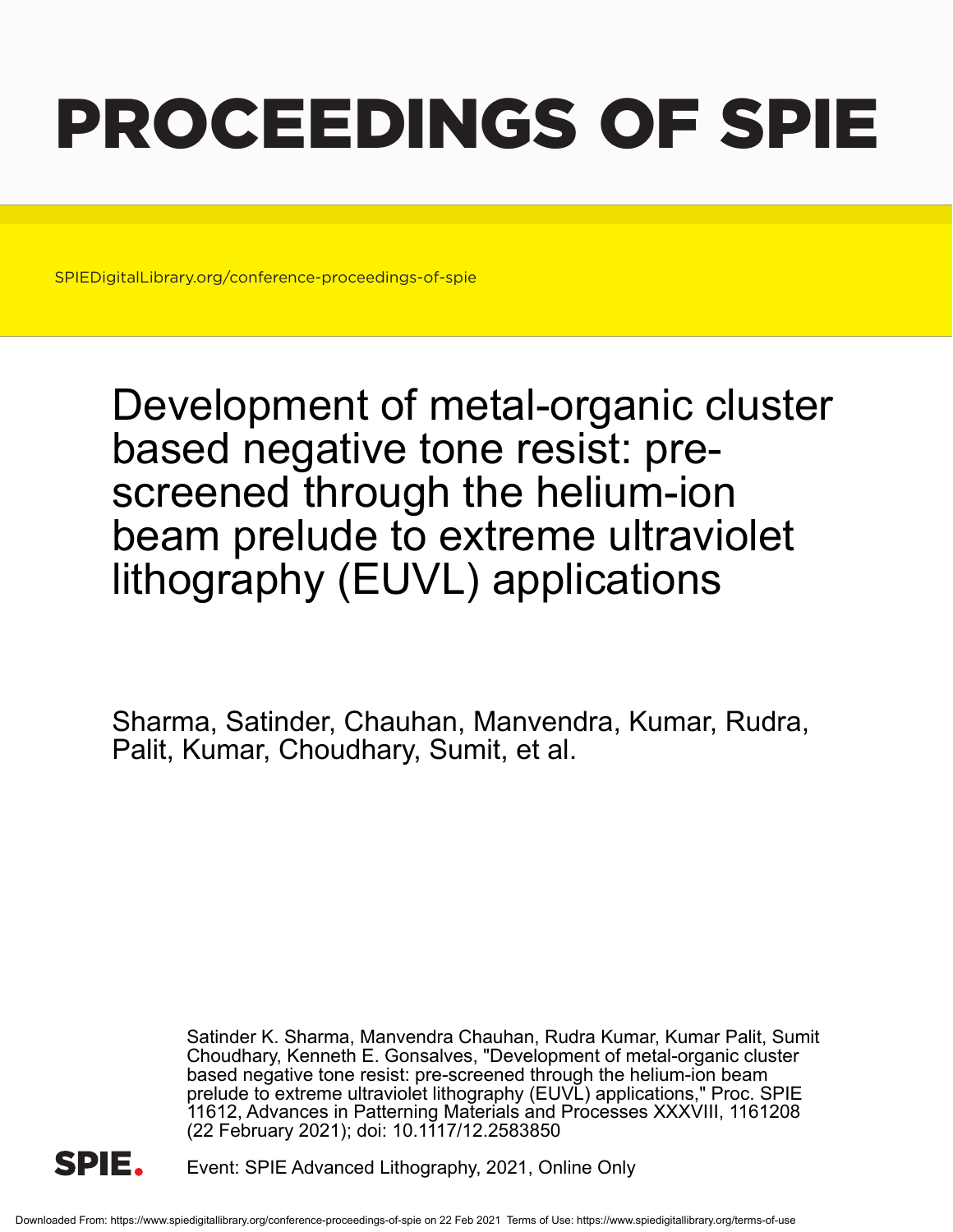# **Development of Metal-Organic Cluster based Negative Tone Resist: Pre-screened through the Helium-ion Beam prelude to Extreme Ultraviolet Lithography (EUVL) Applications**

Satinder K. Sharma<sup>1,a)</sup>, Manvendra Chauhan<sup>1</sup>, Rudra Kumar<sup>1</sup>, Kumar Palit<sup>1</sup>, Sumit Choudhary<sup>1</sup> and Kenneth E. Gonsalves<sup>2,a)</sup>

*a) satinder@iitmandi.ac.in; kenneth@iitmandi.ac.in*

*1 School of Computing and Electrical Engineering (SCEE), Indian Institute of Technology (IIT)- Mandi, MANDI-175075, (Himachal Pradesh), India. 2 School of Basic Science (SBS), Indian Institute of Technology (IIT)-Mandi, MANDI-175075, (Himachal Pradesh), India.*

# **ABSTRACT**

EUV lithography (EUVL) is expected to offer a single-exposure solution down to 5 nm or below nodes. To successfully implement EUVL for sub-10 nm nodes on time, one major hurdle is the availability of compatible resists with sufficiently low line edge/width roughness (LER/LWR) and low exposure dose. Hence, the requirements of high-resolution patterning along with sub 10 nm feature size necessitates nanocluster size resist materials with high irradiation absorption coefficients, considerably high sensitivity, and permissible LER and LWR. To meet the aforementioned requirements, we formulated a negative tone metal-core (indium and copper) organic clusters resists such as In-MOCs and Cu-MOCs having a nanosize domain. In-MOCs is comprised of indium core as an inorganic metal building unit and methacrylic acid (MAA) as an organic ligand while the Cu-MOCs is comprised of copper metal core and trans 2,3 dimethylacrylic acid (DMA) organic ligand through the versatile sol-gel method. The incorporation of indium and copper metal provides the enhanced absorption of irradiation beams, while the MAA and DMA in the formulated resist showing radical polymerization could be easily crosslinked through the carbon-carbon bond with the minimal amount of exposure dose of He<sup>+</sup> ions to form a negative tone resist. The designed resists exhibit a significantly higher sensitivity of  $\sim$ 12.76  $\mu$ C/cm<sup>2</sup> and  $\sim$ 14.93  $\mu$ C/cm<sup>2</sup> towards the helium ion beam for In-MOCs and Cu-DMA resists, respectively. The well-resolved halfpitch features of  $\sim$ 13 nm and the minimum line width of  $\sim$ 11 nm L/2S with the substantial helium-ion dose of  $\sim$ 30  $μC/cm<sup>2</sup>$  for In-MOCs resist, whereas, the well-resolved high resolution (HR) ~ 10 nm half-pitch (HP) and ~9 nm (L/2S) line patterns at a considerable He<sup>+</sup> dose of ~35  $\mu$ C/cm<sup>2</sup> for Cu-DMA resist. The calculated LER and LWR for 13 nm half-pitch patterns are  $2.56 \pm 0.06$  nm and  $2.48 \pm 0.08$  nm, respectively for In-MOCs resist, while the computed line edge roughness (LER), line width roughness (LWR) for HR~10 nm (HP) line patterns are 2.24  $\pm$ 0.08 nm and  $3.1 \pm 0.09$  nm, respectively for Cu-DMA resist.

**Keywords**: Indium metal-organic cluster, Copper metal-organic cluster, Helium ion beam lithography, sub 10 nm resolution, Line edge/width roughness, EUV lithography

### **1. INTRODUCTION**

EUV lithography (EUVL) is considered to be one of most promising technology for sub 10 nm, HP node of semiconductor manufacturing. In order to support new technology an outspread array of new resists have been introduced. However, to eliminate the resist material showstoppers, EUV resists simultaneous need to meet the resolution, linewidth roughness and sensitivity (RLS) patterning requirements laid out in the International Technology Roadmap for semiconductor to support process development. <sup>1, 2</sup> Additionally, Electron beam lithography (EBL) is also the most versatile lithography prototyping tool for sub 10 nm nodes or below

> Advances in Patterning Materials and Processes XXXVIII, edited by Daniel P. Sanders, Douglas Guerrero, Proc. of SPIE Vol. 11612, 1161208 · © 2021 SPIE CCC code: 0277-786X/21/\$21 · doi: 10.1117/12.2583850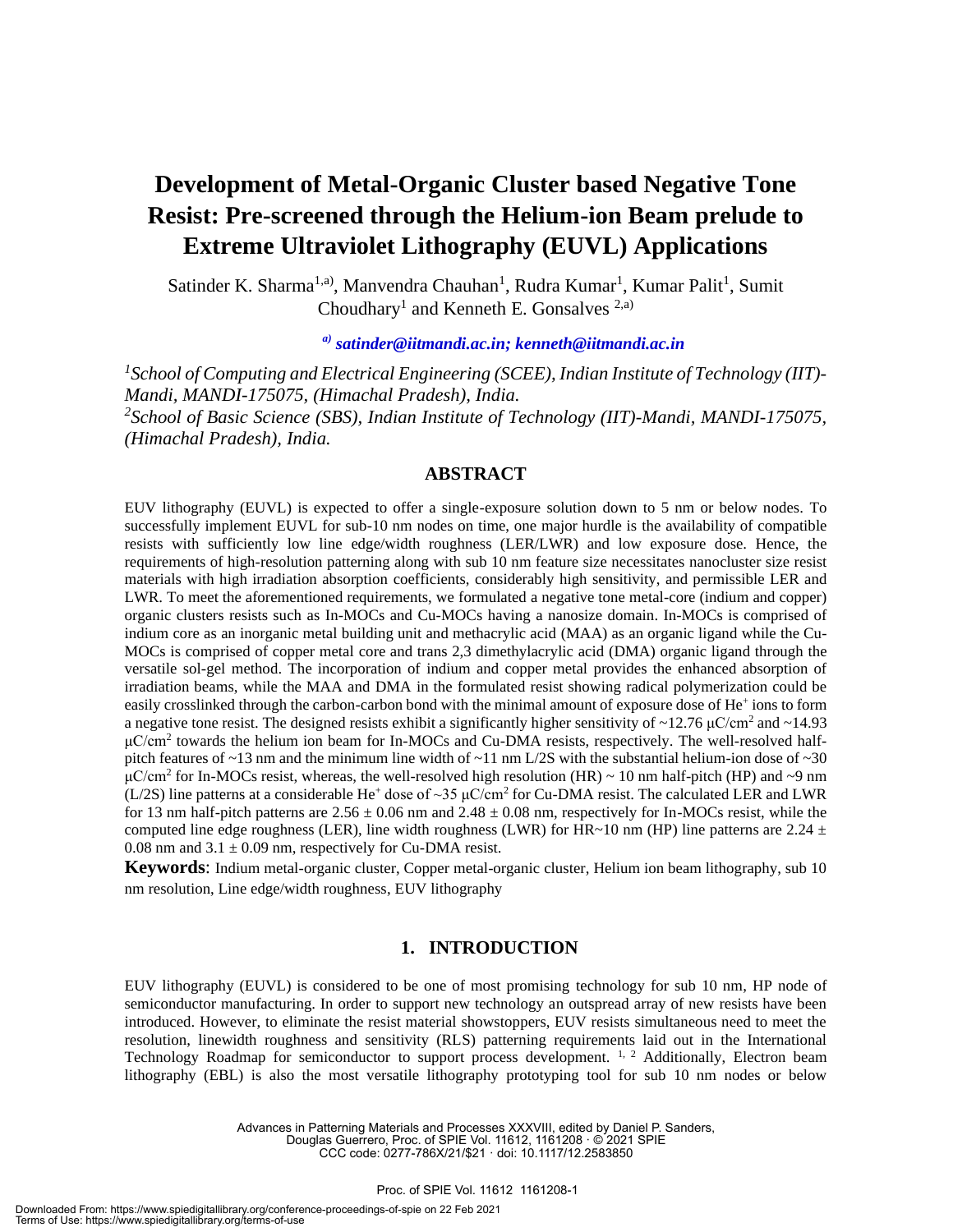patterning.<sup>3, 4</sup> Apart from EBL, helium ion beam lithography (HIBL) is recently introduced & utilized as a potential lithography tool due to its low backscattered ions in face of EBL, low proximity effect, small lateral scattering, and small beam spot size.<sup>5-7</sup>

On top of novel lithographic techniques to realize the aforementioned requirements, designing of new resist materials are essential to meet the new technology nodes and can address the issues of the patterning challenges facing in the current lithography industry. Traditional, chemically amplified resists (CARs) along with the respective photoacid generator (PAG) content have been widely incorporated owing to improved resolution on the cost of significant sensitivity reduction ,which hinders the practical applications of sub 10 nm technology nodes or below. 8

In the light of increase absorption of EUV photons, in the recent past a metal-based resist material have been seriously examined and also a noteworthy effort to try to alleviate industry understanding towards the integration of metal resists onto next generation fab-friendly processes, unduly undertaken. Explicitly, hybrid resist such as nano particles based resists, and metal-organic clusters-based (MOCs) resist have been recently adapted as an evolving candidate due to high-resolution features, higher sensitivity, and high etch resistance.<sup>9-13</sup> Higher etch resistance of hybrid resist materials, eliminate the pattern collapse during the pattern transfer process. Various metal-oxide based resists such as zirconium, hafnium, and zinc oxide have been studies using EBL with highresolution line patterns and minimal doses. Furthermore, the MOCs based resist can also be used with and without the addition of any additives. Recently, our group successfully demonstrated the formulation of the hybrid resist comprising Ag NPs incorporated TER-polymer resist which shows the dual-tone behaviour using EBL/HIBL.<sup>14</sup> Also, a Ni-MOCs based resist was also developed through the sol-gel method for high resolution sub-10 nm line patterning as a negative tone resist using EBL/HIBL.<sup>13</sup>

In order to meet the next generation technology node challenges, the hybrid resists might be possible alternate to enables the high resolution pattering of 10 nm or below with desired RLS. In this context, herein, we designed and developed an inorganic-organic based copper metal-organic cluster and indium metal-organic cluster resists formulations for high resolution patterning. The former is formulated using copper (Cu) core and ligand trans-2,3 dimethyl acrylic acid (DMA) and later is synthesized using indium metal as metal core and methacrylic acid (MAA) as ligand through sol-gel synthesis. Indium and copper metals show high absorption crossection towards extreme ultraviolet lithography (EUVL) and high optical density with respect to carbon (O.D= 10-12) wherein each incoming EUV photons, EBL electrons and HIBL ions cause multiple chemical reactions within the resists formulation, significantly improving sensitivity and resolution. The developed resists could form a uniform thin film and shows well-developed negative tone resist with sub-10 nm feature, low LER/LWR in HIBL. Our developed resists In-MAA, as well as Cu-DMA, can be further used as a potential candidate for EUVL dense and complex patterning.

The lithographic performances of In-MAA and Cu-DMA, MCOC resists using  $He<sup>+</sup>$  beam lithography system are discussed in the following sections. Additionally, the contrast-sensitivity curve, as well as etch resistance of the newly developed, resists have also been investigated and demonstrated in this study.

# **2. EXPERIMENTAL SECTION**

**2.1 Materials:** Indium (III) acetate hydrate, copper (II) acetate monohydrate, methacrylic acid, *trans*-2,3 dimethylacrylic acid were purchased from Aldrich. Ethyl acetate, triethyl amine and ethyl lactate was purchased from TCI chemicals.

#### **2.2 Synthesis of resists**

In-MAA and Cu- DMA resists, both were synthesized by the sol-gel method. Copper metal salt was mixed with ethyl acetate to form homogenous solution A. Likewise, trans-2,3-dimethylacrylic acid, trimethylamine, and ethyl acetate were mixed to form solution B. Thereafter, the solution B was gently poured into solution A dropwise at 70 °C with continuous stirring. The reaction was carried out at 70 °C for 24 hours and the final product was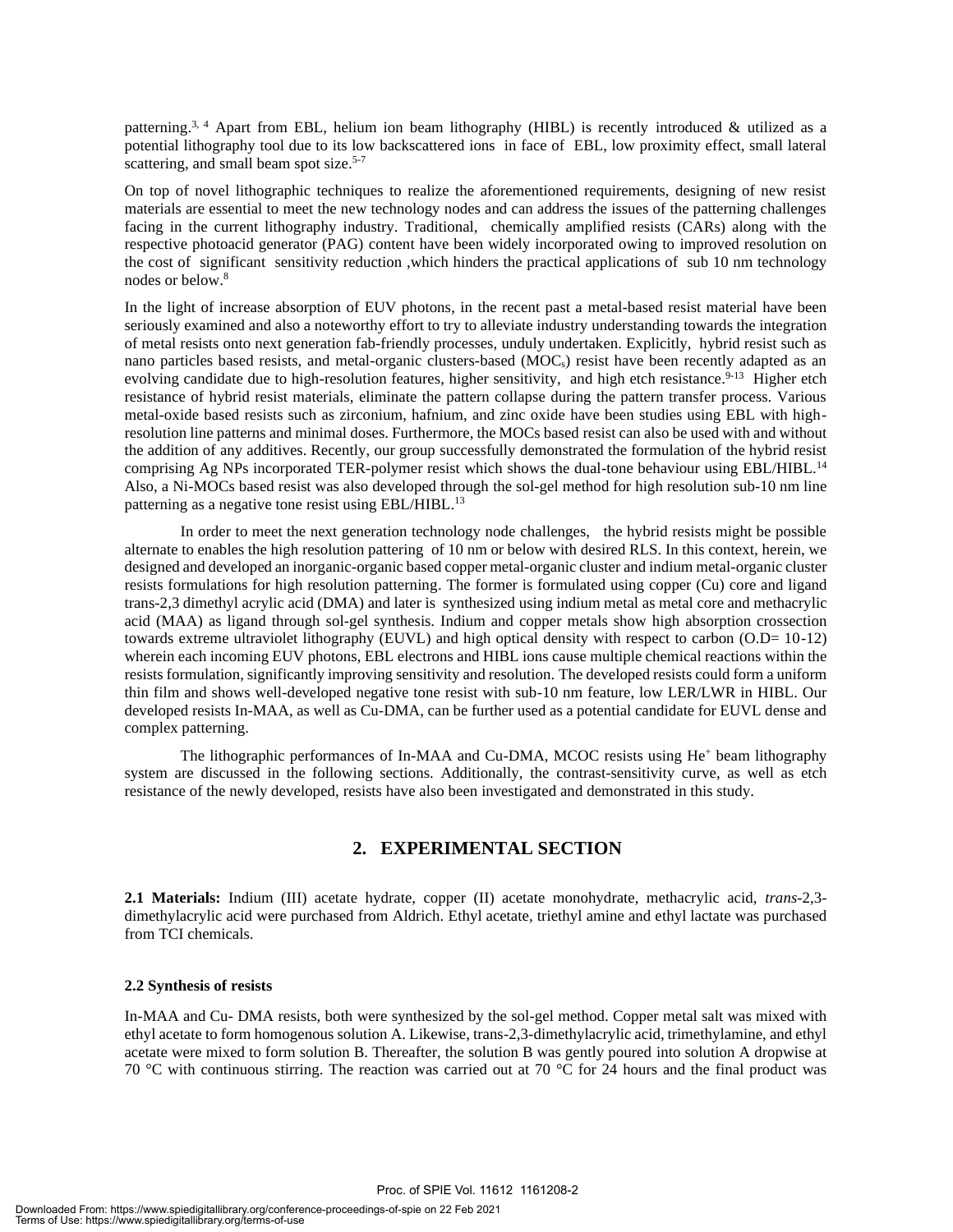subsequently and repeatedly washed with toluene and dried in an oven at 50 °C for 4 hours. The synthesized Cu-DMA resist was then stored in a vacuum desiccator. In-MAA resist was synthesised using a similar procedure in which DMA was replaced with MAA.

#### **2.3 Thin film preparation**

3 wt. % of the synthesized resists and 1 wt. % Bis(4-*tert*-butylphenyl)iodonium triflate was dissolved in ethyl lactate solution with the aid of vortex mixture. Then the solution was filtered through 0.22 um pore sized membrane via a syringe filter to remove the unwanted micron size particles. After that, the solution was spincoated at 3000 rpm for 45 sec on RCA cleaned silicon wafer to form a thin film. The coated resist films was prebaked at 90°C for 45 sec.

#### **2.4 Helium ion Beam Lithography (He<sup>+</sup>BL)**

He<sup>+</sup>BL (Zeiss ORION Nano Fab system) was performed with 30 KV, He<sup>+</sup> beam on ~30 nm thin resists film at the current  $\sim 0.25$  pA using  $\sim 10$  µm numerical aperture. After being exposed with He<sup>+</sup> beam, negative tone patterns were developed in propane-1-ol : Propionic acid mixture where the exposed thin films were dipped for 1 min 30 sec.

#### **2.5 Characterization**

Field emission scanning electron microscopy (FESEM, Zeiss, Gemini SEM 500, Germany) was used to analyse the surface morphology of the nano-patterns. Reactive ion etching (RIE) was performed over MCOC resists films using the Planar Tech RIE instrument, atomic force microscope (AFM) (Bruker Icon) was used to analyse the film thickness and surface morphology. The LER and LWR parameters for exposed line-patterns were measured by industry-standardized metrology software SuMMIT®.

# **3. RESULTS AND DISCUSSION.**

#### **3.1 High-resolution patterning of MCOC resists**

To examine the patterning capability of newly formulated MCOC resists, Cu-DMA and In-MAA, both were exposed under He<sup>+</sup> beam. The film thickness for both MCOC resists was kept the same as  $\sim$ 30 nm. The exposure parameters and patterns matrix were also kept the same for both resists. The presence of metal core in the resists increases the etch resistance, which will be discussed later on in the section for etch resistance analysis and have also played a role to increase the sensitivity of both resists formulations, whereas the ligands such as DMA and MAA attached to the metal core are weaker binding ligand, thus instigate the ligand exchange mechanism at a lower exposure dose and gave negative tone patterns.<sup>15</sup> After analyzing the negative tone high resolution features patterned on Cu-DMA and In-MAA, MCOC resists using FESEM tool, we found that the Cu-DMA resists can produce up to minimum  $\sim$  10 nm hp (i.e.  $\sim$  10 nm L/S features) and 9 nm critical dimension (CD) with the L/2S features, whereas ~13 nm, HP and CD of 11 nm L/2S were well resolved with In-MAA resists. Figure 1, showed the Cu-DMA patterns of line-width 15 nm and 10 nm with L/S features and 9 nm L/2S features at the He<sup>+</sup> beam dose of  $\sim$ 35 µC/cm<sup>2</sup>. The computed LER and LWR for the 10 nm, hp lines patterned on Cu-DMA resist are 2.24  $\pm$  0.08 nm and 3.1  $\pm$  0.09 nm, respectively. Figure 2 showed the well-developed high-resolution patterns of In-MAA resists of line-width  $\sim 15$  nm and  $\sim 13$  nm with L/S features and critical dimension (CD) of 11 nm L/2S at the He+ beam dose of ~30 μC/cm2. The computed LER and LWR for the 13 nm, hp lines patterned on In-MAA resist are  $2.56 \pm 0.06$  nm and  $2.48 \pm 0.08$  nm, respectively.

Proc. of SPIE Vol. 11612 1161208-3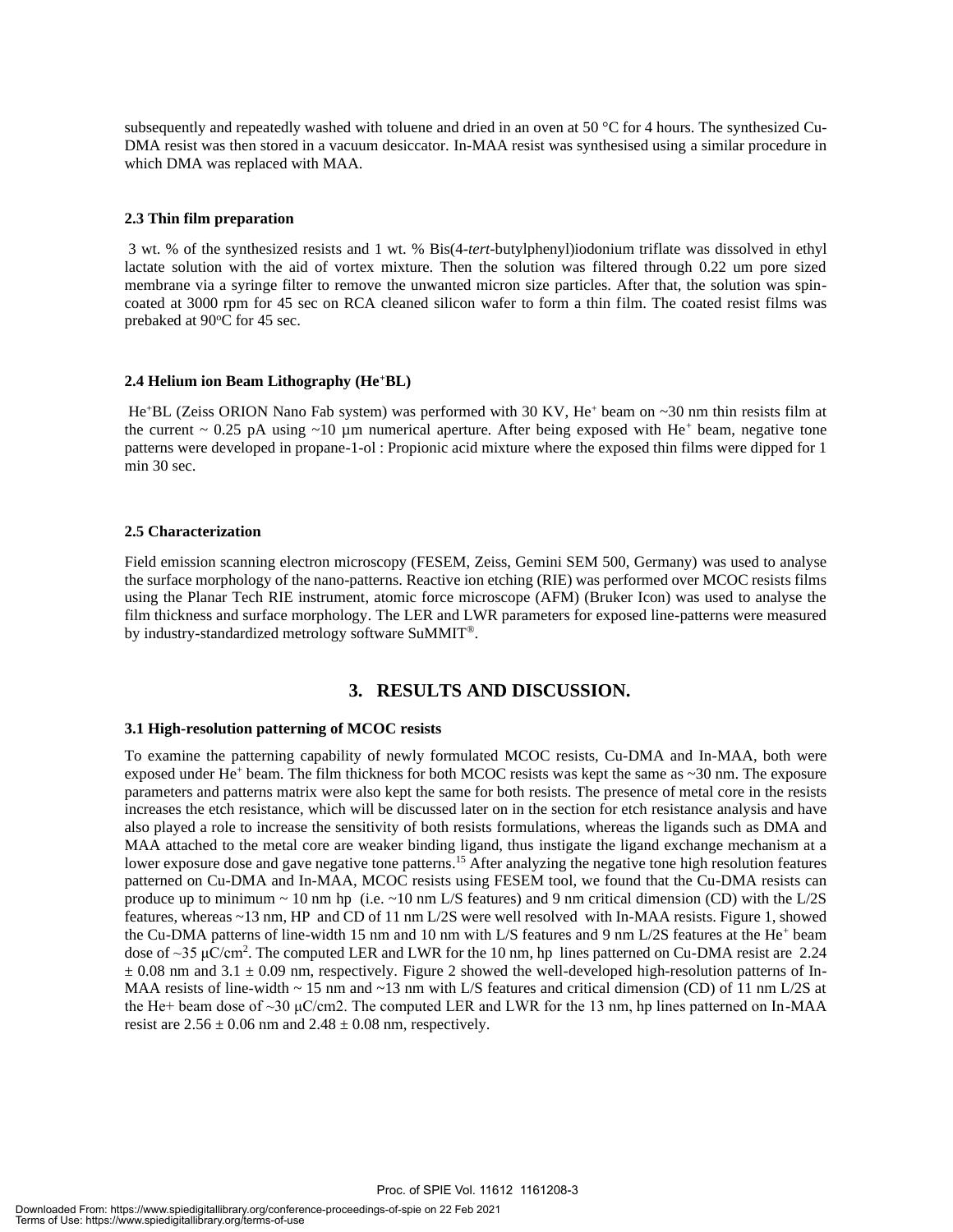

Figure 1. FESEM images of exposed Cu-DMA MCOC resist, using He+ beam (a) 15 nm L/S (b) 10 nm L/S and (c) 9 nm L/2S at the dose 35  $\mu$ C/cm2.



Figure 2. FESEM images of exposed In-MAA MCOC resist, using He<sup>+</sup> beam (a) 15 nm L/S (b) 13 nm L/S and (c) 11 nm L/2S at the dose 30  $\mu$ C/cm<sup>2</sup>.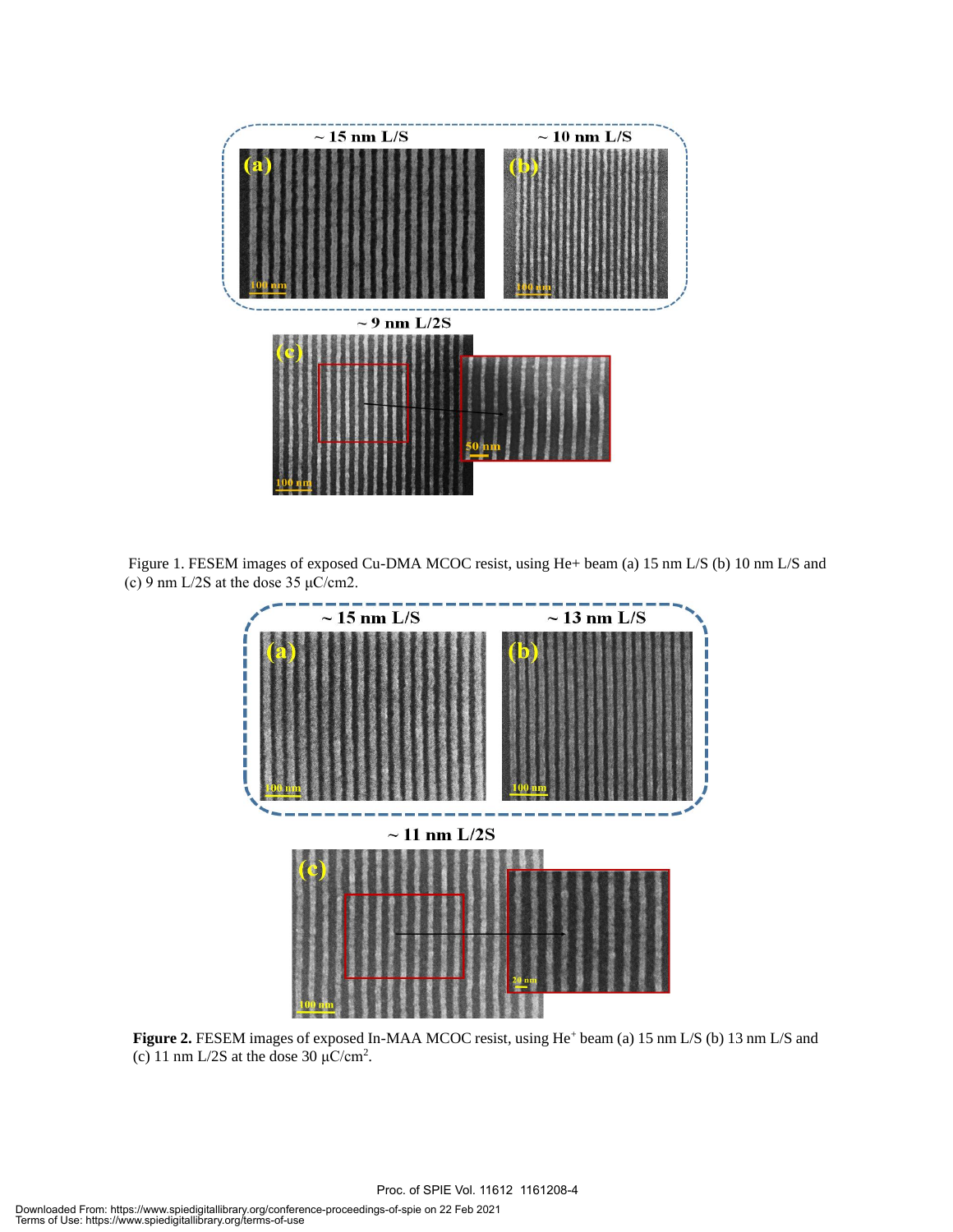In order to further illustrate the surface morphology of He<sup>+</sup> beam exposed and well-developed high-resolution patterns of both MCOC resists, the AFM micrographs of 15 nm L/5S patterns of Cu-DMA and In-MAA are exhibited in Figure 3 (a) and (b), respectively. It can be clearly observed that the patterns were well resolved after development and left no residue behind. After the development of both  $\sim$  30 nm exposed MCOC resists films, the measured height of the well-developed patterns was around ~25 nm and ~22 nm for Cu-DMA and In-MAA MCOC resists, respectively. This indicates that the developer and the development process used for both the resists is perfectly optimized.



**Figure 3.** AFM images of 15 nm L/5S line features of (a) Cu-DMA, and (b) In-MAA MCOC resists

With aim to examine the sensitivity and contrast for both the newly developed MCOC resists, Cu-DMA and In-MAA, we exposed the normalized remaining thickness (NRT) analysis patterns of area 500 nm<sup>2</sup> on both the resists under 30 KV, He<sup>+</sup> beam at the dose ranging from 2  $\mu$ C/cm<sup>2</sup> to 100  $\mu$ C/cm<sup>2</sup> with the step of 2  $\mu$ C/cm<sup>2</sup>. The contrast curves for both the resists are presented in Figure 4.

In the case of Cu-DMA, the dose required to print 500 nm<sup>2</sup> patterns i.e. sensitivity ( $E_{Cu-DMA}$ ) is 14.93  $\mu$ C/cm<sup>2</sup> and contrast ( $\gamma_{Cu-DMA}$ ) is 1.025, whereas, the sensitivity ( $E_{In-MAA}$ ) and contrast ( $\gamma_{In-MAA}$ ) for In-MAA were calculated as 12.76  $\mu$ C/cm<sup>2</sup> and 0.982, respectively. However, the high resolution (HR) well resolved sub-15 nm line features were patterned at 35  $\mu$ C/cm<sup>2</sup> and 30  $\mu$ C/cm<sup>2</sup> on Cu-DMA and In-MAA resists, respectively. Moreover, sensitivity calculated for In-MAA and Cu-DMA resists were noticed better than our previous work on Ni-DMA MCOC resist.<sup>16</sup>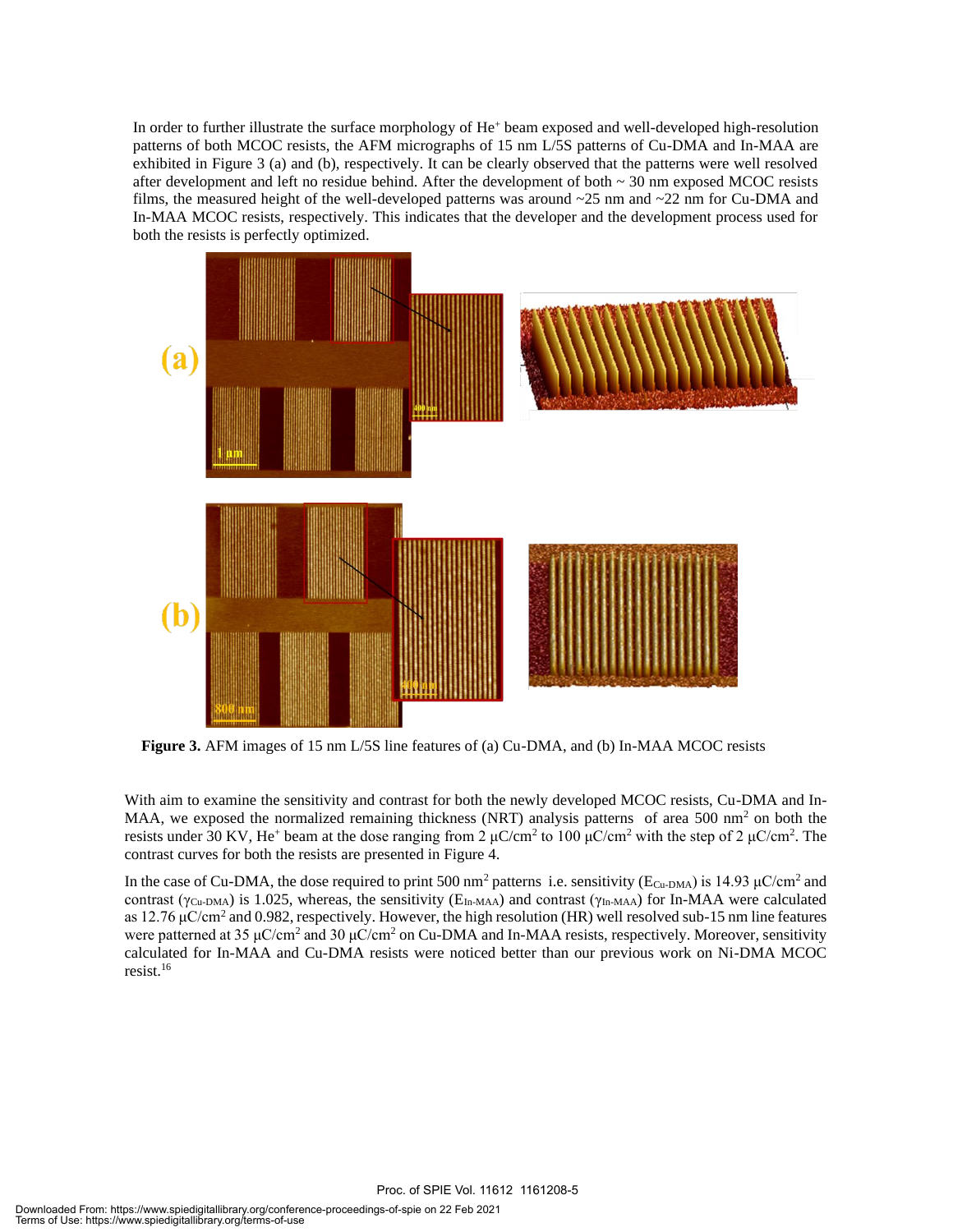

Figure 4. Normalized remaining thickness vs He<sup>+</sup> beam doses characteristics for Cu-DMA and In-MAA MCOC resists.

#### **3.2 Etch resistance analysis for MCOC resists**

To present our newly developed highly sensitive Cu-DMA and In-MAA MCOC resists as the potential resists to high volume manufacturing (HVM) of next-generation silicon technology, the establishment of etch resistance of the resists with respect to the silicon is exceedingly desirable. Hence, in this section, we compared the etch rate of the Cu-DMA and In-MAA resists with the silicon wafer.



**Figure 5.** Etched depth comparison with respect to the time for the Cu-DMA, In-MAA MCOC resists and silicon wafer.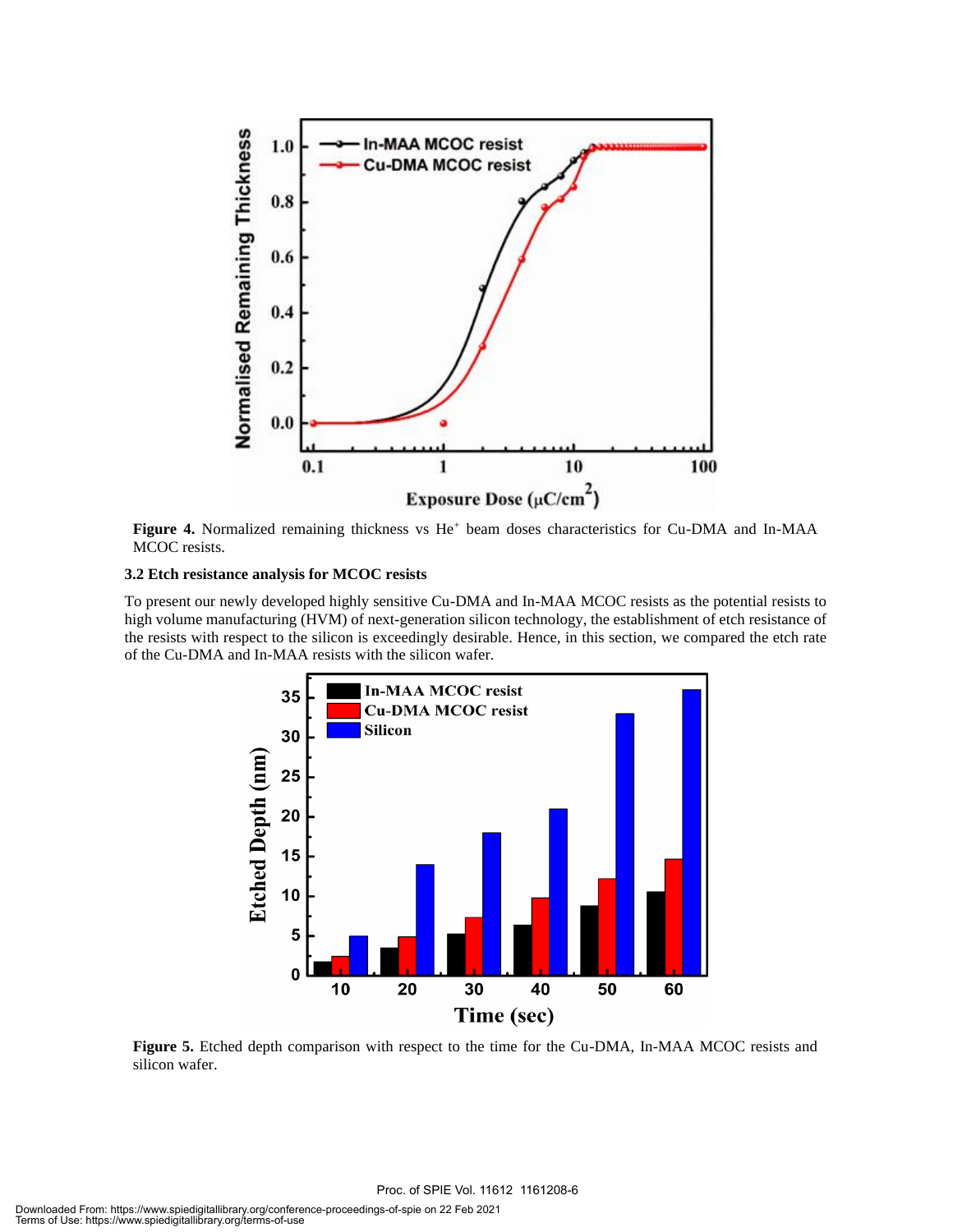For this experiment, SF6 was used as an etching precursor at the rate of 25 sccm with 1.5 mTorr pressure. RF power of 60 Watt was used during the experiment. The etch rates were evaluated by measuring the depth profile etched on both the MCOC resists and silicon samples using atomic force microscopy (AFM), analysis.

The calculated etch rates of Cu-DMA, In-MAA, and silicon wafers were 0.244 nm/sec, 0.176 nm/sec, and 0.6 nm/sec, respectively. These etch rates provides the fact that the In-MAA resists exhibit 1.38 times lower etch rate, obviously higher etch resistance in comparison to the Cu-DMA resists. Figure 5 showed the comparisons for the etched depth profile for Cu-DMA and In-MAA MCOC resists with the silicon wafers at successive time intervals of 10 sec, 20 sec, 30 sec, 40 sec, 50 sec, and 60 sec.

#### 4. **CONCLUSIONS**

In conclusion, we formulated two novel metal-organic cluster resists formulations that utilize high optical density copper (Cu- OD 10 w.r.t Carbon) and indium (In  $O.D = 12$  w.r.t. Carbon) metal node which possesses high irradiation absorption cross-section, and DMA and MAA as organic ligands to crosslink the molecules with the minimal He<sup>+</sup> doses ~35  $\mu$ C/cm<sup>2</sup>, and 30  $\mu$ C/cm<sup>2,</sup> respectively. Both of these newly designed MCOC resists exhibit considerably lower etch rates w.r.t the silicon i.e. Cu-DMA etched 2.4 times slower than Silicon whereas In-MAA etched with the rate 3.4 times slower than the silicon at the same recipe. These results indicate the exceptional lithographic performances and benefits of high sensitivity towards He<sup>+</sup> beam, high etch resistance of both MCOC resists w.r.t the silicon established these resists formulations as the potential candidates for the next generation lithography applications.

#### **ACKNOWLEDGMENT**

Authors thank the Department of Science and Technology (DST) and Technology Systems Development Program (TSDP), India for financial support through sanctioned project reference number: DST/TSG/AMT/2015/634. Rudra Kumar thanks the Science and Engineering Research Board (SERB) New Delhi, India for the national postdoc fellowship (Sanction Project reference number: PDF/2017/001437). The authors also acknowledge the Centre for Design and Fabrication of Electronic Devices (C*4*DFED); Class 100 cleanroom facility, Indian Institute of Technology (IIT), Mandi, MANDI (Himachal Pradesh), India for use of various sample preparation and state of art Zeiss Orion NanoFab, HIBL, and Raith e-Line PLUS, EBL patterning facilities for lithography and Zeiss, Gemini SEM 500, FESEM for imaging work available at C*4*DFED facility at IIT Mandi, India.

#### **References:**

1. Schnauber, P.; Schall, J.; Bounouar, S.; H $\tilde{A}$ ¶hne, T.; Park, S.-I.; Ryu, G.-H.; Heindel, T.; Burger, S.; Song, J.-D.; Rodt, S.; Reitzenstein, S. Deterministic Integration of Quantum Dots into on-Chip Multimode Interference Beamsplitters Using in Situ Electron Beam Lithography. *Nano Lett.* **2018,** *18*, 2336-2342.

2. Hasan, R. M. M.; Luo, X. Promising Lithography Techniques for Next-Generation Logic Devices. *Nanomanuf. Metrol.* **2018,** *1*, 67-81.

3. Wang, Y.; Pan, J.-A.; Wu, H.; Talapin, D. V. Direct Wavelength-Selective Optical and Electron-Beam Lithography of Functional Inorganic Nanomaterials. *ACS Nano* **2019,** *13*, 13917-13931.

4. Joel, K. W. Y.; Bryan, C.; Huigao, D.; Karl, K. B.; Joseph, K.; Sung-Wook, N.; Ki-Bum, K.; Michael, J. R. Understanding of Hydrogen Silsesquioxane Electron Resist for Sub-5-Nm-Half-Pitch Lithography. *J. Vac. Sci. Technol., B: Microelectron. Nanometer Struct.--Process., Meas., Phenom.* **2009,** *27*, 2622- 2627.